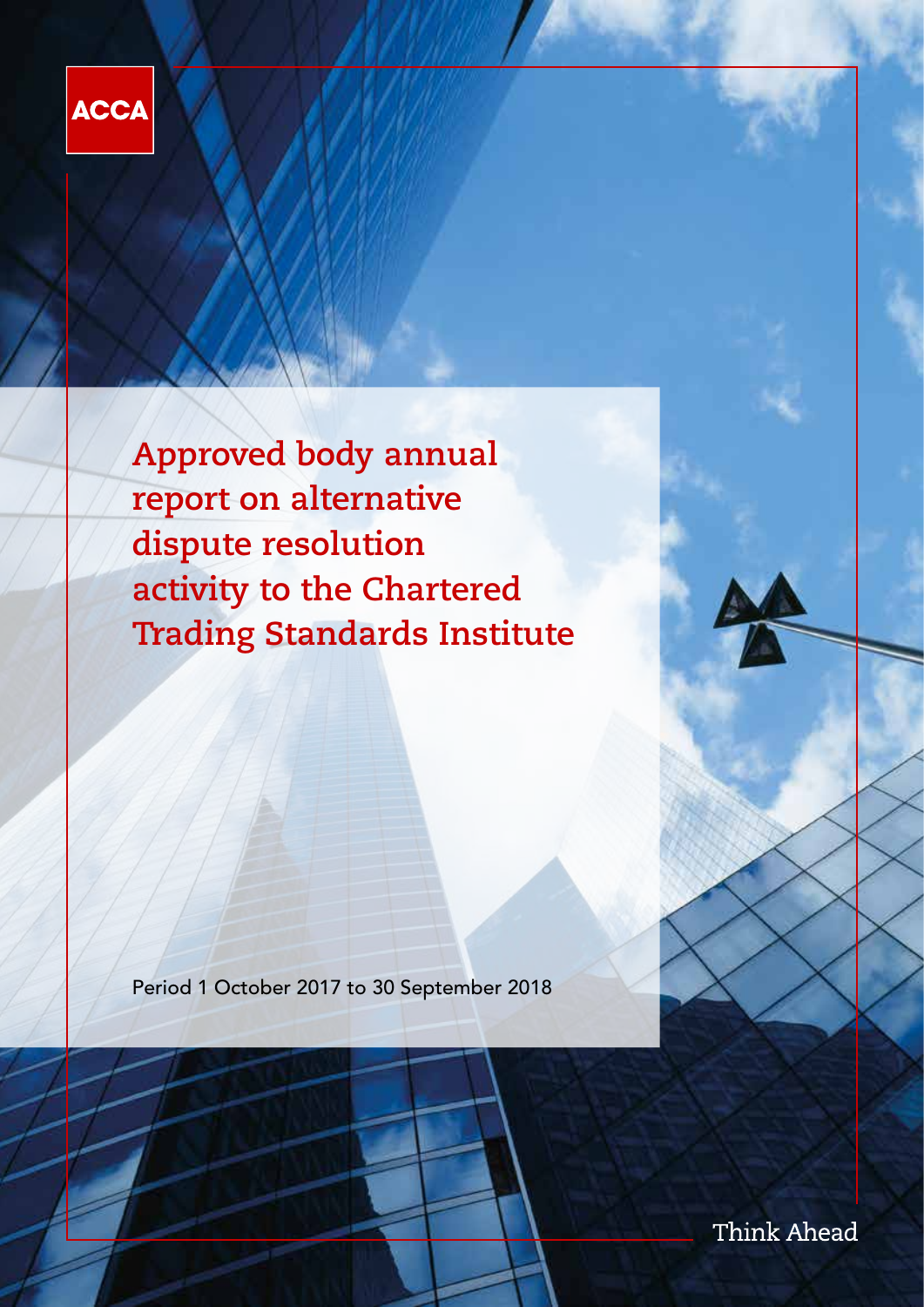# **Contents**

|   | 1 Introduction                               | 3 |
|---|----------------------------------------------|---|
|   | <b>2</b> Executive summary                   | 3 |
| 3 | Regulation of ACCA members and students      | 3 |
|   | 4 ACCA and ADR                               | 4 |
|   | 5 ACCA's compliance with the ADR Regulations | 4 |
|   | <b>6</b> ACCA's ADR processes                | 5 |
|   | Appendix - Useful links                      | 8 |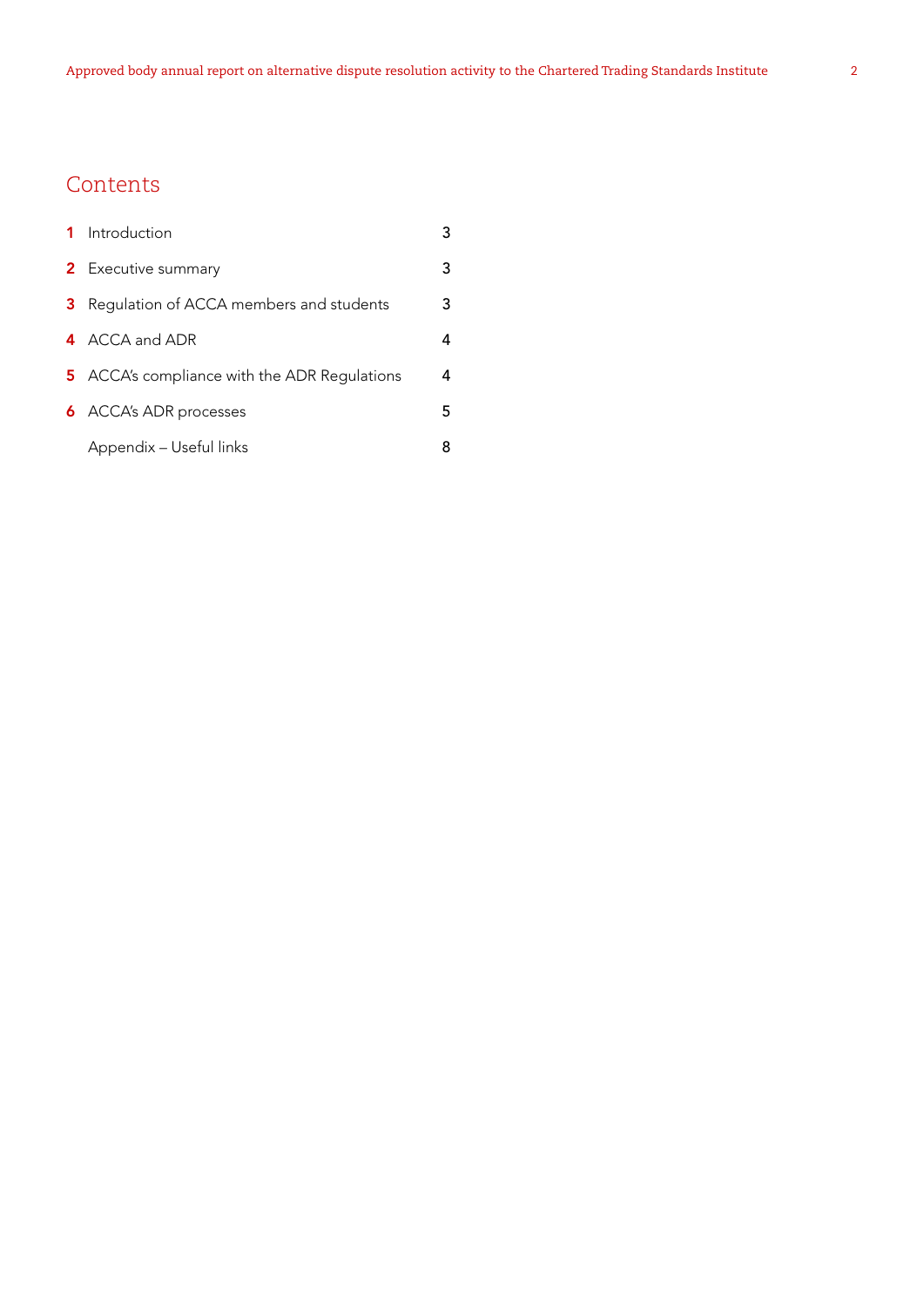# 1 Introduction

- 1.1 ACCA (the Association of Chartered Certified Accountants) is the global body for professional accountants. We aim to offer businessrelevant, first-choice qualifications to people of application, ability and ambition around the world who seek a rewarding career in accountancy, finance and management.
- 1.2 Founded in 1904, ACCA has consistently held unique core values: opportunity, diversity, innovation, integrity and accountability. We believe that accountants bring value to economies in all stages of development. We aim to develop capacity in the profession and encourage the adoption of global standards.
- 1.3 We support our 208,000 members and 503,000 students in 179 countries, helping them to develop successful careers in accounting and business, with the skills required by employers. We work through a network of 104 offices and centres and more than 7,300 Approved Employers worldwide, who provide high standards of employee learning and development. Through our public interest remit, we promote appropriate regulation of accounting and conduct relevant research to ensure accountancy continues to grow in reputation and influence.
- 1.4 ACCA is authorised by the Chartered Trading Standards Institute (CTSI) as an approved provider of alternative dispute resolution services (ADR) under The Alternative Dispute Resolution for Consumer Disputes (Competent Authorities and Information) Regulations 2015 ('the ADR Regulations'). ACCA provides ADR services in respect of disputes in the accountancy sector.
- 1.5 This report presents a summary of ACCA's processes and results in respect of its ADR service for the period 1 October 2017 to 30 September 2018, in accordance with the requirements of Schedule 5 of the ADR Regulations.

# 2 Executive summary

- 2.1 During the period 1 October 2017 to 30 September 2018, 193 complaints were referred to ACCA's ADR service. Of these, 185 were domestic complaints<sup>1</sup> and eight were cross-border complaints<sup>2</sup>.
- 2.2 A total of 84 complaints were resolved by conciliation (a form of ADR) during the period 1 October 2017 to 30 September 2018. Of these, 82 were domestic complaints and two were crossborder complaints.
- 2.3 A total of 73 complaints were refused for various reasons (69 domestic complaints and four crossborder complaints).
- 2.4 The average time taken to resolve a matter through conciliation on receipt of a complete complaint file was 37 days for domestic complaints and 52 days for cross-border complaints.

# 3 Regulation of ACCA members and students

- 3.1 ACCA's mission is to:
	- provide opportunity and access to people of ability around the world and support our members throughout their careers in accounting, business and finance
	- achieve and promote the highest professional, ethical and governance standards
	- advance the public interest
	- be a global leader in the profession.
- 3.2 ACCA strives towards achieving the highest professional and ethical standards through a robust regulatory framework, and continually works to advance the public interest with regard to its regulatory activities.

1 Domestic complaints refer to complaints where the complainant and the member are established in the United Kingdom.

<sup>2</sup> Cross-border complaints refer to complaints where the member is established in the United Kingdom and the complainant is resident in another member state. ACCA now has the capability to capture and report on cross-border complaints. During the period 1 October 2017 to 30 September 2018, ACCA received eight cross-border complaints. In the previous period (1 October 2016 to 30 September 2017), ACCA received seven cross-border complaints.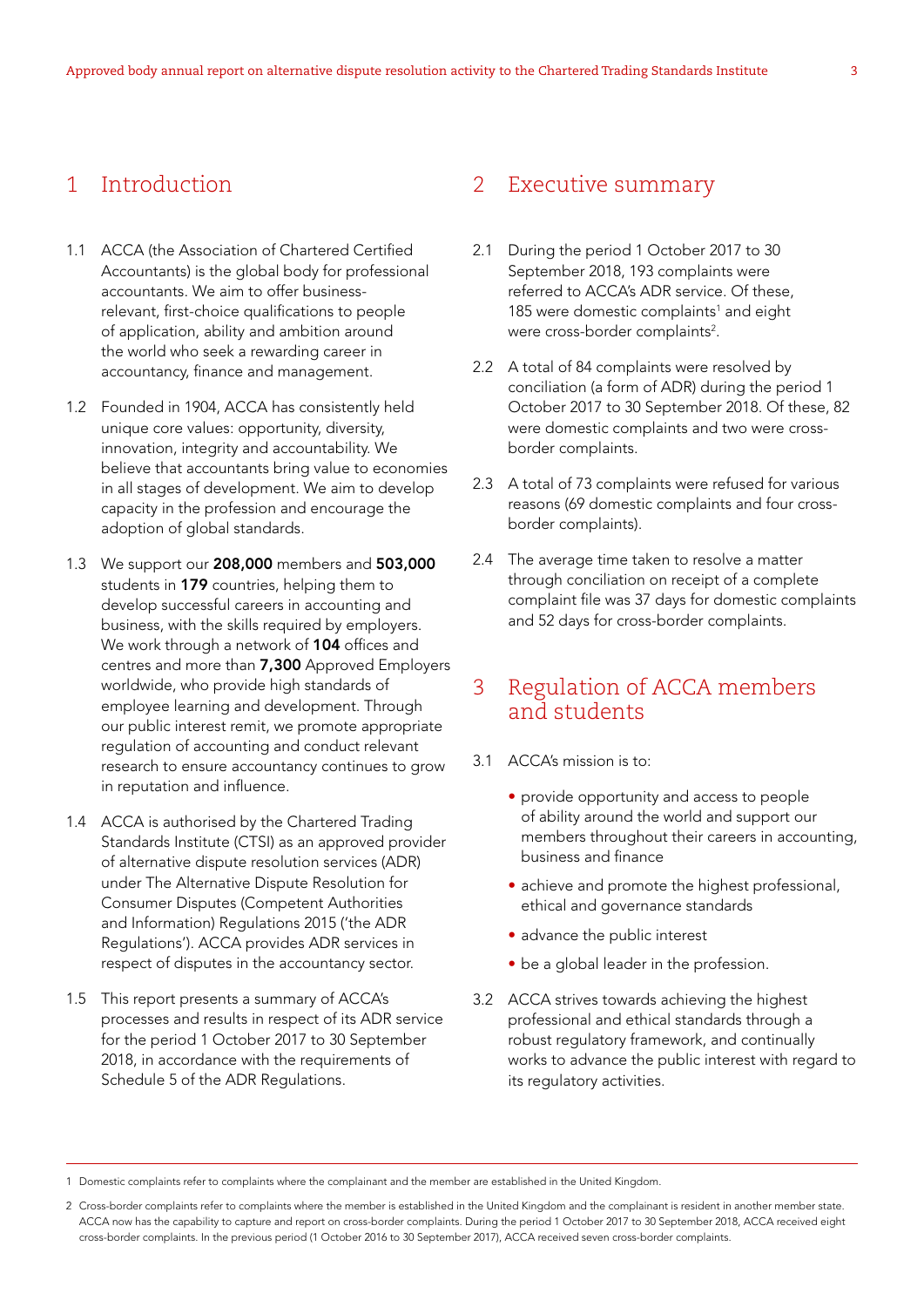3.3 ACCA's regulatory functions include an investigation and disciplinary process which is decisive, fair and transparent, implementing effective sanctions against members who damage or put at risk the interests of consumers.

The main components are to:

- identify quickly and consistently matters that ought to be subject to the disciplinary process
- investigate matters in an efficient and costeffective manner
- impose sanctions which are consistent and proportionate
- provide transparency of the process.

# 4 ACCA and ADR

- 4.1 The EU Directive on Consumer ADR requires the UK government to ensure all consumer sectors have access to ADR bodies which are audited against the Directive's quality criteria. The requirements of the Directive were transposed into UK law by the ADR Regulations.
- 4.2 ADR is a quicker and cheaper alternative to court, where consumers and traders can resolve their disputes. It is a voluntary process and parties can still choose to take further court action if they do not reach a mutually acceptable solution. There are various types of ADR processes (for example, mediation, conciliation, ombudsmen, arbitration, complaints boards) and parties can decide to use whichever of the methods available would most effectively resolve the dispute.
- 4.3 CTSI acts as the UK Competent Authority on behalf of the Secretary of State and is responsible for dealing with applications from bodies seeking approval as a Consumer ADR Body operating in non-regulated sectors.
- 4.4 ACCA was authorised by the CTSI as an approved provider of ADR services effective from 1 October 2015. As an approved ADR body, ACCA is included on a list published by the European Commission of all dispute resolution bodies in the EU. Consumers who have a complaint about goods and services purchased online are able

to submit their dispute via the Online Dispute Resolution (ODR) platform. The ODR platform facilitates the resolution of disputes arising from online transactions between consumers and traders across the EU.

# 5 ACCA's compliance with the ADR regulations

- 5.1 ACCA ensures that its policies in relation to accepting disputes for conciliation are consistent with the requirements of Schedule 2 and Schedule 3 of the ADR Regulations.
- 5.2 In addition to our obligations to supply relevant information and cooperate with regulatory oversight, ACCA is required to satisfy the CTSI that we comply with the following in respect of the operation of our ADR function:
	- ACCA offers ADR services in respect of disputes brought by consumers against practising firms or practising individuals.
	- A consumer is able to submit a complaint, together with any supporting documents, online (via the ACCA website) or by post.
	- The parties are able to exchange information with ACCA either electronically or by post.
	- The parties to a dispute are not obliged to be represented or assisted by a third party.
	- ACCA's Conciliation Service is available free of charge to consumers.
	- ACCA ensures that the investigations officer responsible for a particular dispute is neither employed nor remunerated directly by a party to the dispute, and that the investigations officer does not discharge their duties in a way that is biased to either party to the dispute.
	- An investigations officer has an obligation to disclose to ACCA relevant conflicts of interest, and that obligation continues throughout the ADR process.
	- ACCA ensures that investigations officers possess the necessary knowledge and skills to be able to perform their functions competently, and that the Conciliation Service is adequately funded.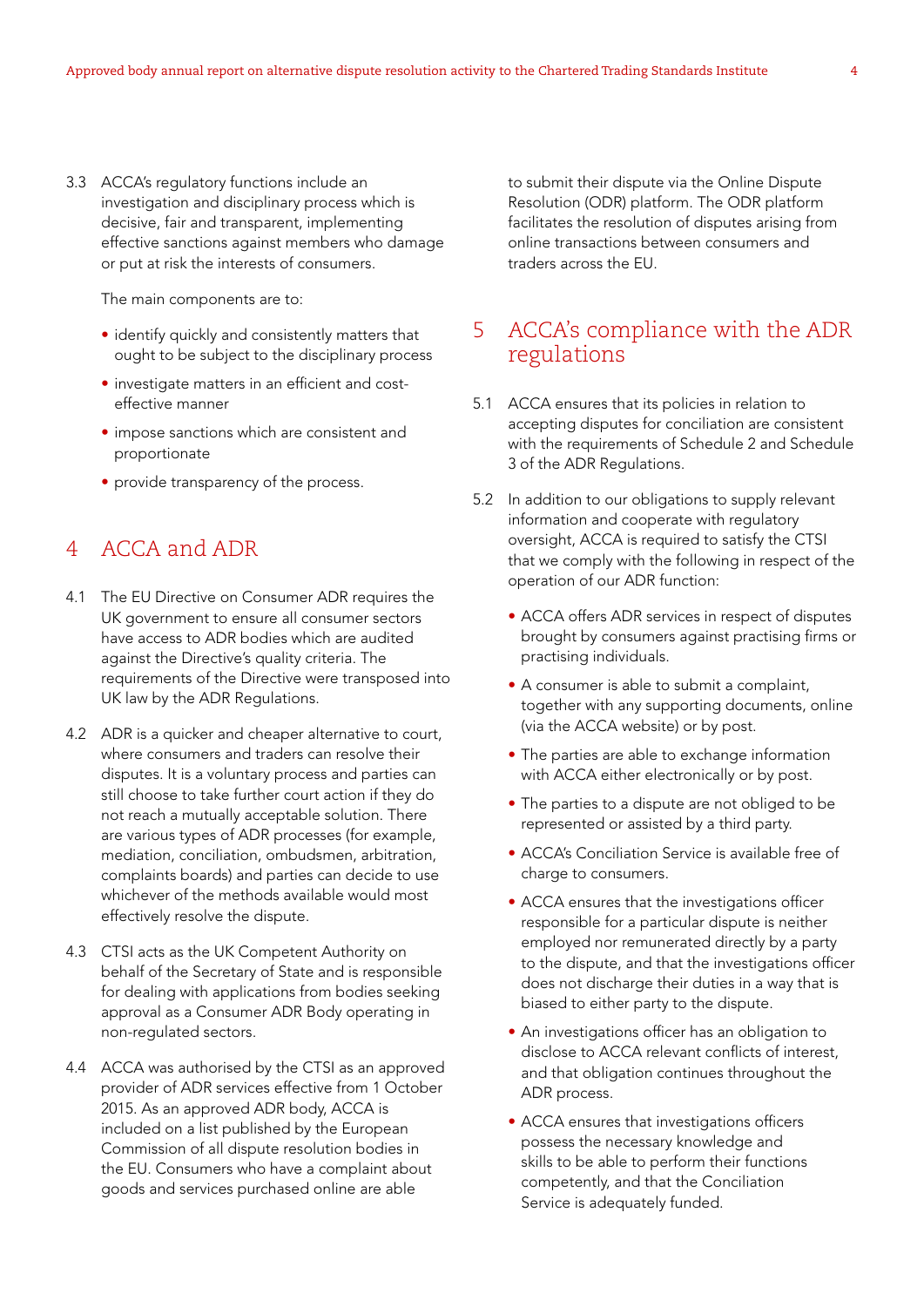- 5.3 In addition, ACCA is required to communicate effectively and fairly with the parties, and allow the parties to communicate with ACCA concerning information and documents provided to ACCA. Any solutions proposed during the course of the conciliation are not binding on the parties, and the parties must be made aware that they may withdraw from the conciliation process at any stage, and that their participation in the process will not preclude them from seeking redress through court proceedings.
- 5.4 Members who wish to withdraw from the conciliation process are still subject to a duty to cooperate with ACCA. Therefore, withdrawal from the conciliation process could result in the complaint being investigated.

# 6 ACCA's ADR processes

- 6.1 ACCA's commitment to acting in the public interest means that we act for the benefit of the whole rather than individual complainants or members. We are, therefore, obliged to utilise our resources efficiently and effectively by carrying out an initial assessment of all complaints received where there is no evidence of misconduct.
- 6.2 The initial assessment is carried out by the assessment manager who will assess the following:
	- jurisdiction
	- that the complaint is accountancy-related
	- that the complainant has attempted local resolution with the member, when appropriate
	- the complaint complies with our current policies
	- evidence supporting the complaint
	- what the complainant would like as an outcome (ACCA's function is regulatory and disciplinary in nature and does not offer recompense for any loss suffered – ACCA is not a substitute for legal proceedings)
	- the parties' willingness to participate in the process.
- 6.3 Following the initial assessment, if the complaint relates to audit or investment business and indicates misconduct, it is routed to the Investigations department or, in the case of insolvency complaints, to the Insolvency Practitioners Association (IPA) with whom ACCA has a collaboration agreement. Complaints suitable for ADR are referred to our Conciliation Service. Complaints that are not in accordance with ACCA's policy on complaints that we will investigate are rejected.
- 6.4 ACCA's ADR facility, the Conciliation Service, has been in operation since 2007 and consists of a small team of either lawyers and/or mediators. The Conciliation Service deals with those complaints that, while not indicative of misconduct, appear that they could benefit from the input of ADR. For the avoidance of doubt, due to our regulatory obligations no complaints that indicate misconduct are dealt with via ADR.
- 6.5 Following the assessment of a complaint as suitable for conciliation, the matter is allocated to an investigations officer who will then request any further information required in order to commence the conciliation process.

#### Disputes accepted by ACCA as suitable for ADR

- 6.6 The Conciliation Service assists in disputes which are connected with the provision of accountancy or related services, and might concern matters such as:
	- poor quality of services
	- poor quality of work
	- apparent lack of objectivity
	- possible failure to maintain professional competence
	- breach of confidentiality
	- attempting to gain clients by inappropriate means (eg through a former employment relationship)
	- making exaggerated claims or disparaging references to others within marketing material
	- other inappropriate or unprofessional behaviour
	- failure to provide transfer information to a client's new or proposed accountant.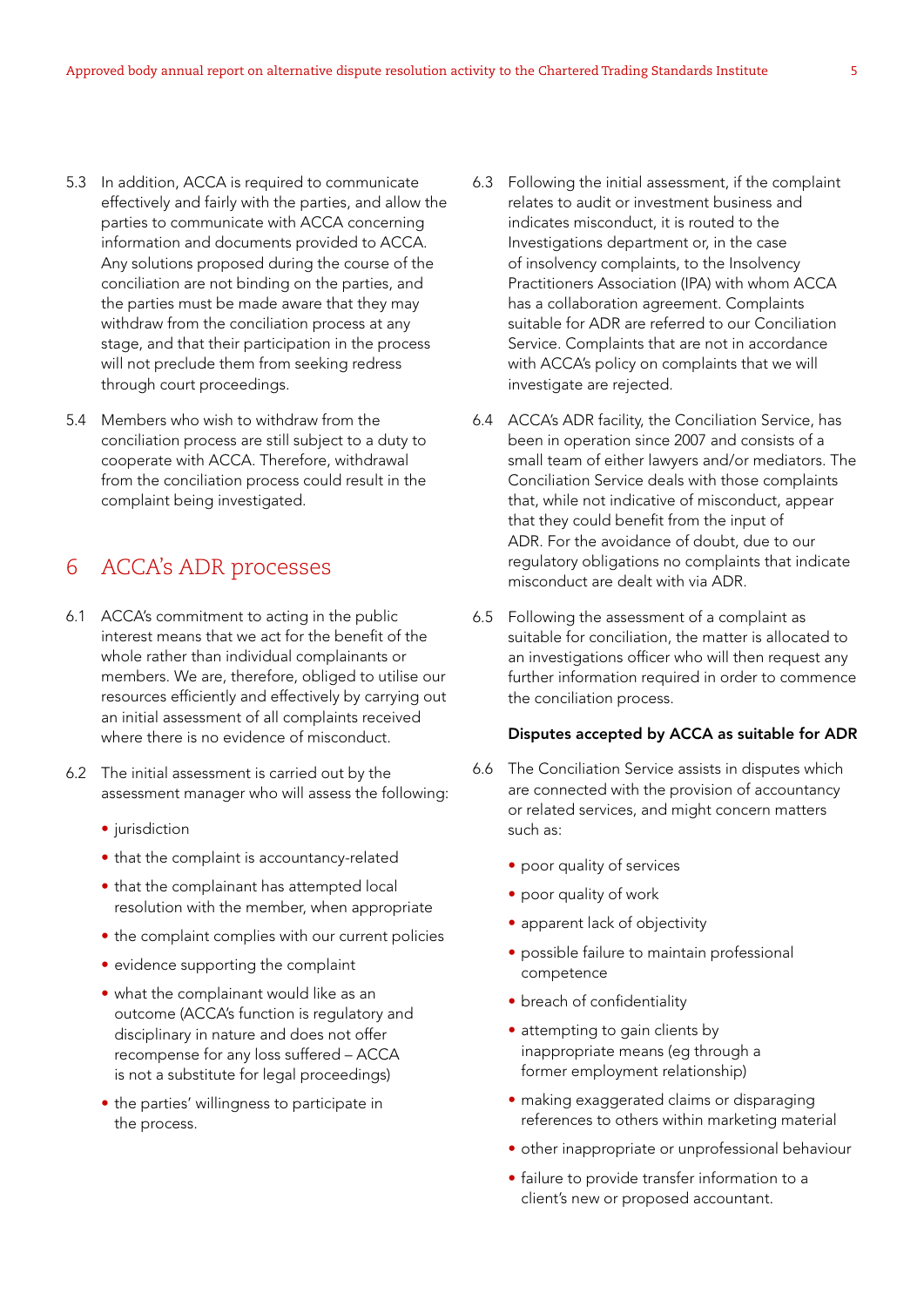6.7 Although ACCA would be unable to mediate in respect of the quantum of fees charged, an investigations officer may assist the parties to determine whether ACCA's regulations, for example in respect of transparency, have been complied with. The appropriate forum for disputing the level of fees charged, and other contractual disputes, would be the courts.

## Total number of disputes received by complaint type

6.8 All disputes received relate to the accountancy sector. The table below provides a breakdown of disputes suitable for ADR by complaint type.

| <b>Complaint type</b>                                                              | <b>Domestic</b> | <b>Cross-border</b> | <b>Total</b>   |
|------------------------------------------------------------------------------------|-----------------|---------------------|----------------|
| Breach of the fundamental principle of Professional<br>Competence and Due Care     | 78              | 3                   | 81             |
| Breach of the fundamental principle of Confidentiality                             | 11              | $\Omega$            | 11             |
| Breach of the fundamental principle of Integrity                                   | 13              | 1                   | 14             |
| Breach of the fundamental principle of Objectivity                                 | $\overline{2}$  | $\Omega$            | $\overline{2}$ |
| Breach of professional behaviour                                                   | 41              | 3                   | 44             |
| Criminal conviction                                                                | 5               | $\Omega$            | 5              |
| Failure to provide professional clearance/transfer<br>information/client documents | 21              | 1                   | 22             |
| Fee dispute                                                                        | 11              | $\Omega$            | 11             |
| Former member - no investigation                                                   | $\overline{0}$  | 0                   | $\overline{0}$ |
| Investment business                                                                | $\Omega$        | $\Omega$            | $\Omega$       |
| Disciplined by another body or another process                                     | 1               | $\Omega$            | 1              |
| Failure to satisfy judgement debt without reasonable<br>excuse                     |                 | $\Omega$            |                |
| Carrying on in public practice whilst not authorised                               | 1               | $\Omega$            | 1              |
| Total                                                                              | 185             | 8                   | 193            |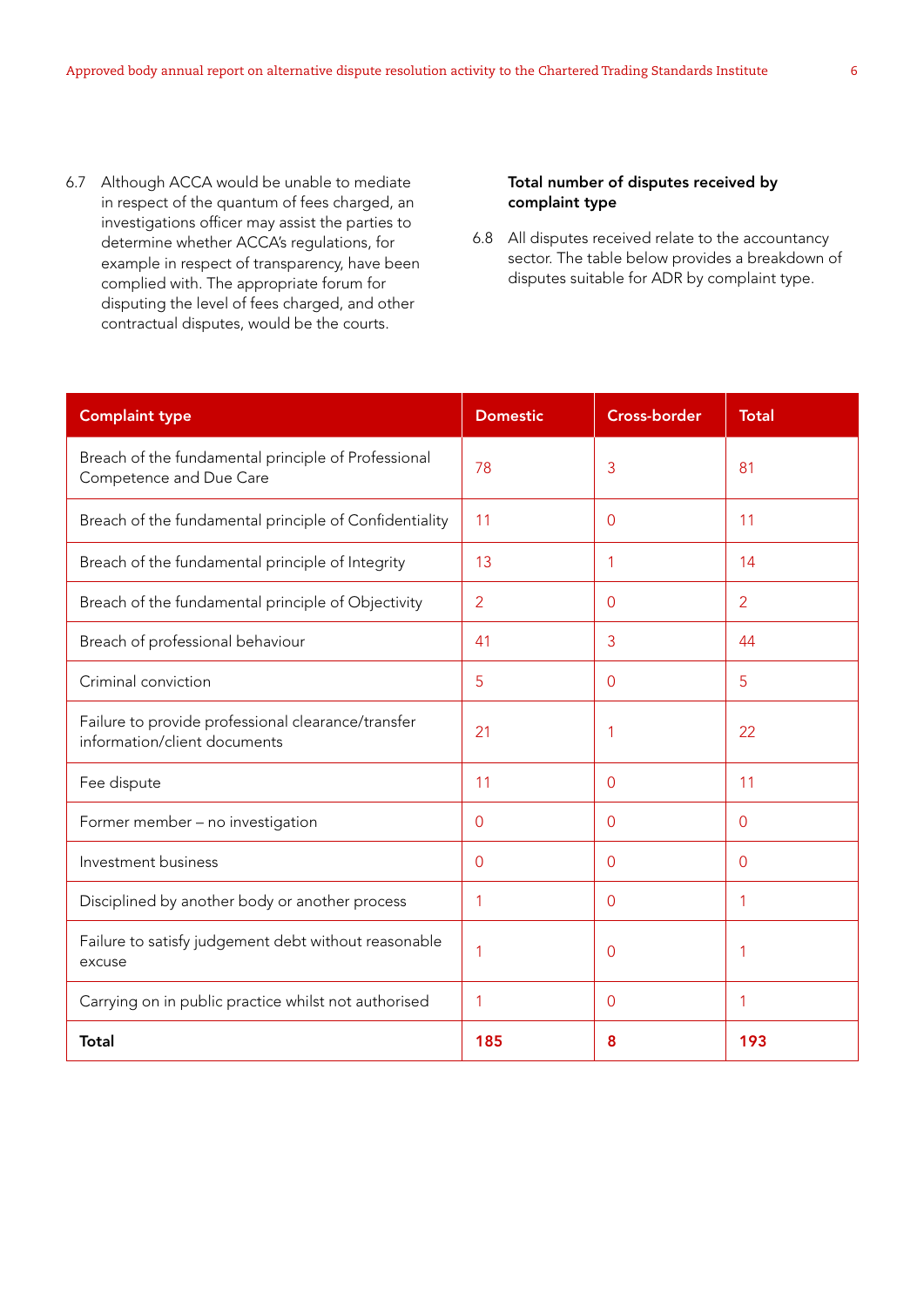### Total number of disputes refused by reason for refusal

6.9 There are a number of grounds within the ADR Regulations on which ACCA may refuse to deal with a complaint. The table below provides a breakdown of the number of complaints refused by reason.

| Reason for refusal <sup>3</sup>                                                                           | <b>Refused</b> | % Share |
|-----------------------------------------------------------------------------------------------------------|----------------|---------|
| Failure to contact trader first                                                                           | $\overline{0}$ | 0%      |
| Complaint frivolous/vexatious                                                                             | $\overline{2}$ | 3%      |
| Dispute previously considered by another ADR provider or court                                            | 0              | 0%      |
| Value of claim falls below threshold                                                                      | $\Omega$       | 0%      |
| Complainant submitted complaint outside specified time period                                             | 16             | 22%     |
| Dealing with the dispute would seriously impair the effective operation<br>of ACCA's Conciliation Service | 55             | 75%     |
| Total                                                                                                     | 73             | 100%    |

#### Average time to deal with an ADR complaint

- 6.10 The average time taken to resolve a matter through ADR on receipt of a complete complaint file was 37 days for domestic complaints and 52 days for cross-border complaints.
- 6.11 The average time to reject a complaint was 13 days for domestic complaints and 25 days for cross-border complaints.

### Systemic or significant problems

6.12 ACCA regularly analyses the complaint information it receives to identify any trends and key issues. There were no systemic or significant problems to report during this period.

### ADR procedures which were discontinued for operational reasons

6.13 ACCA regularly reviews its procedures to ensure they remain effective. No ADR procedures were discontinued for operational reasons during this period.

### Percentage rate of compliance with ADR procedure outcomes

6.14 ACCA is unable to provide data in relation to compliance as we do not always receive feedback on the outcomes.

### Cooperation with other ADR entities in relation to cross-border disputes

6.15 ACCA has not had an opportunity to cooperate with any other ADR entity in relation to crossborder disputes.

<sup>3</sup> ACCA has utilised the reasons within the ADR Regulations for refusal to the best of its ability, however we do not use this terminology when rejecting a complaint.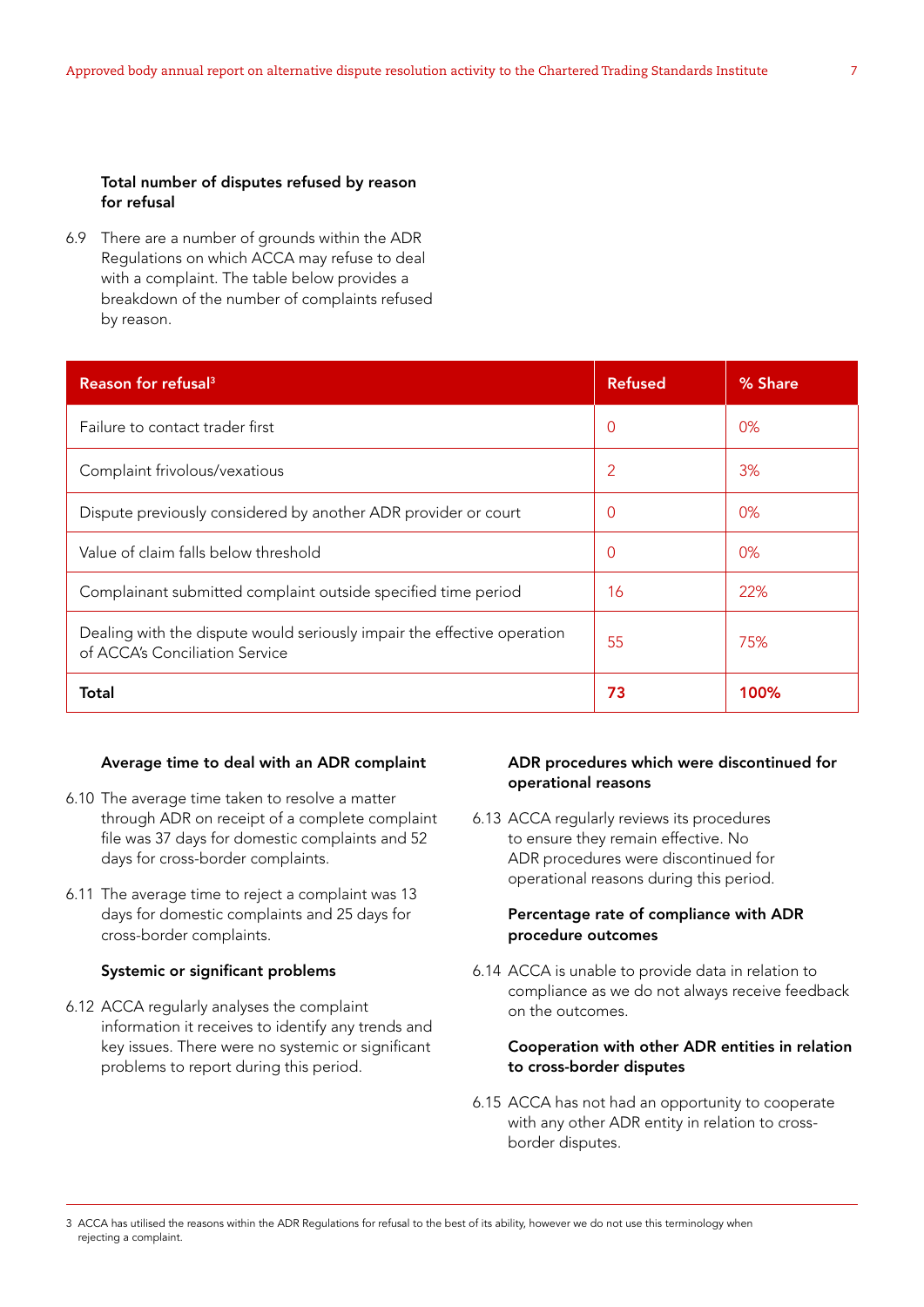# Appendix – Useful links

#### Making a complaint about an ACCA member

[www.accaglobal.com/gb/en/footertoolbar/contact-us/make-a-complaint](http://www.accaglobal.com/gb/en/footertoolbar/contact-us/make-a-complaint-about-an-acca-member)[about-an-acca-member](http://www.accaglobal.com/gb/en/footertoolbar/contact-us/make-a-complaint-about-an-acca-member)

#### Guide to ACCA's complaints and disciplinary procedures

[www.accaglobal.com/content/dam/ACCA\\_Global/disc/complain/Guide-to](http://www.accaglobal.com/content/dam/ACCA_Global/disc/complain/Guide-to-complaints-and-disciplinary-procedures.pdf)[complaints-and-disciplinary-procedures.pdf](http://www.accaglobal.com/content/dam/ACCA_Global/disc/complain/Guide-to-complaints-and-disciplinary-procedures.pdf)

### ACCA's Conciliation Service

[www.accaglobal.com/gb/en/footertoolbar/contact-us/make-a-complaint](http://www.accaglobal.com/gb/en/footertoolbar/contact-us/make-a-complaint-about-an-acca-member/faqs-about-the-conciliation-service)[about-an-acca-member/faqs-about-the-conciliation-service](http://www.accaglobal.com/gb/en/footertoolbar/contact-us/make-a-complaint-about-an-acca-member/faqs-about-the-conciliation-service)

#### Chartered Trading Standards Institute

[www.tradingstandards.uk/advice/AlternativeDisputeResolution.cfm](http://www.tradingstandards.uk/advice/AlternativeDisputeResolution.cfm)

### The Alternative Dispute Resolution for Consumers Disputes (Competent Authorities and Information) Regulations 2015

[www.legislation.gov.uk/uksi/2015/542/made](http://www.legislation.gov.uk/uksi/2015/542/made)

#### The European Commission Online Dispute Resolution platform

<https://ec.europa.eu/consumers/odr/main/?event=main.home2.show>

#### The European Commission list of dispute resolution bodies

<https://ec.europa.eu/consumers/odr/main/?event=main.adr.show2>